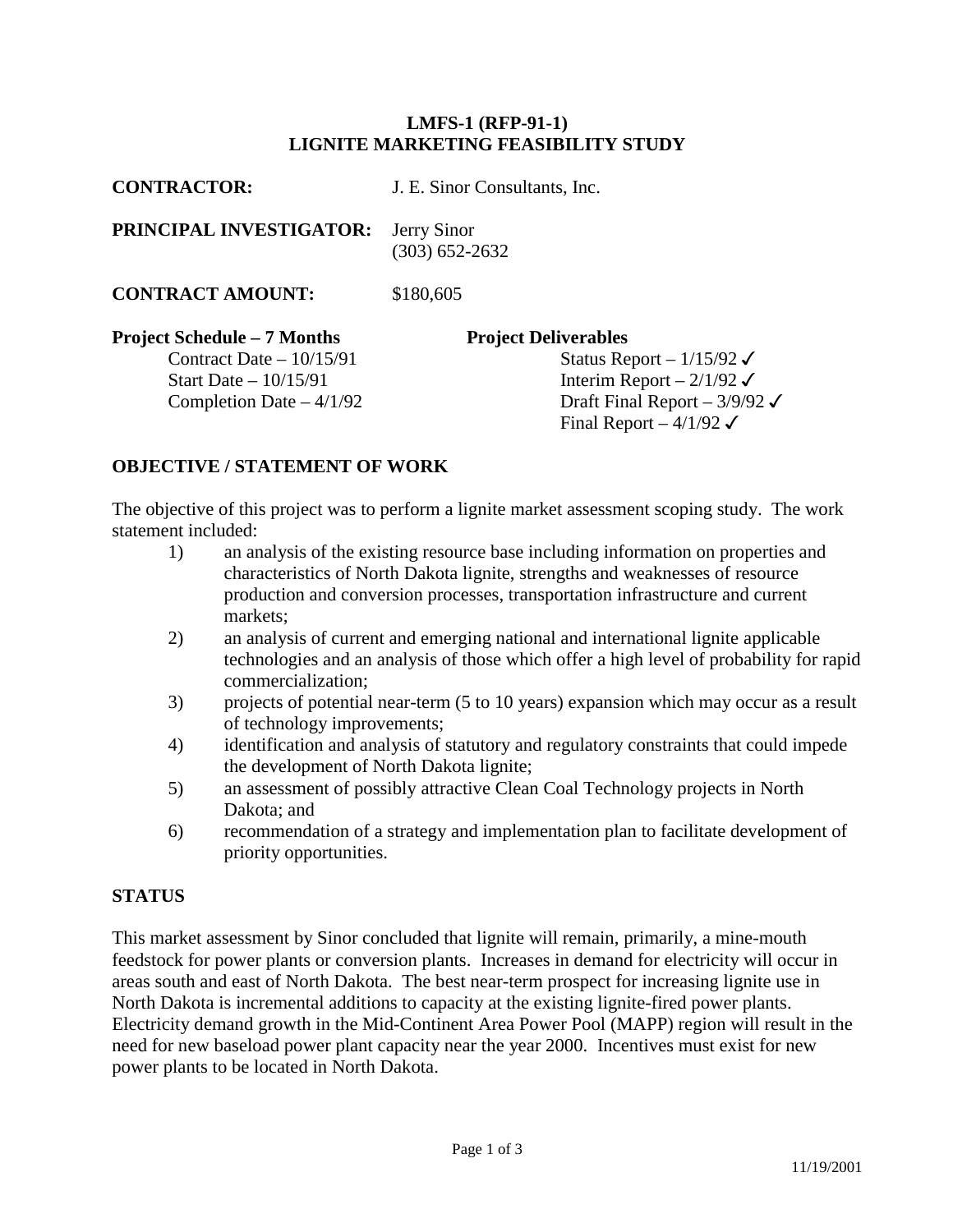To serve the markets that will develop to the south and east of North Dakota, electrical transmission line capacity must be increased. Given current prices, Powder River Basin (PRB) coal can be delivered for a lower price per million Btu than North Dakota lignite (NDL) at all locations except North Dakota and western Minnesota. If lignite is to be the fuel of choice for future power plants, combustion technology must be available which can burn lignite at no economic handicap.

United States exports to Europe will increase. For NDL to compete in this market, an upgraded NDL product must be developed and it must be demonstrated that the upgraded NDL can be exported at a price competitive with upgraded PRB. Transportation rates and costs from North Dakota to the markets for an upgraded lignite must be identified and be competitive.

The investment in the Great Plains Synfuels Plant is equivalent to \$2,000 per person in the state. The financial footing of the Great Plains plant could be improved by converting a portion of the output to liquid products. Production of liquid fuels, recovery of carbon dioxide, and further byproduct development could improve the economic basis of the Great Plains plant. The development of a number of nonfuel products from lignite could offer an attractive rate of return on investment, but would have a small effect on overall lignite production.

Sinor identified a number of opportunities for the State of North Dakota to support the development of technologies based on the state's lignite. In the areas of lignite enhancement and preservation, the Sinor report can be summarized as follows:

## Enhanced Lignite Development

- Lignite Energy Conversion 3 million tons - Electricity
- Upgraded Boiler Fuel 4 million tons
	- Europe
	- **Great Lakes**
- Lignite Niche Products 1 million tons
	- Char/Flue Gas (300,000 tons)
	- Coal/Water Slurry Fuel (500,000 tons)
	- Activated Carbon (39,000 tons)
	- Fertilizers (40,000 tons)

# Lignite Preservation

- Great Plains Diversification 500,000 tons - Gasoline/Diesel Fuel
- Environmental Challenges/Solutions
	- $NO_x$
	- Air Toxics
	- $CO<sub>2</sub>$
	- **Groundwater**
	- **Externalities**